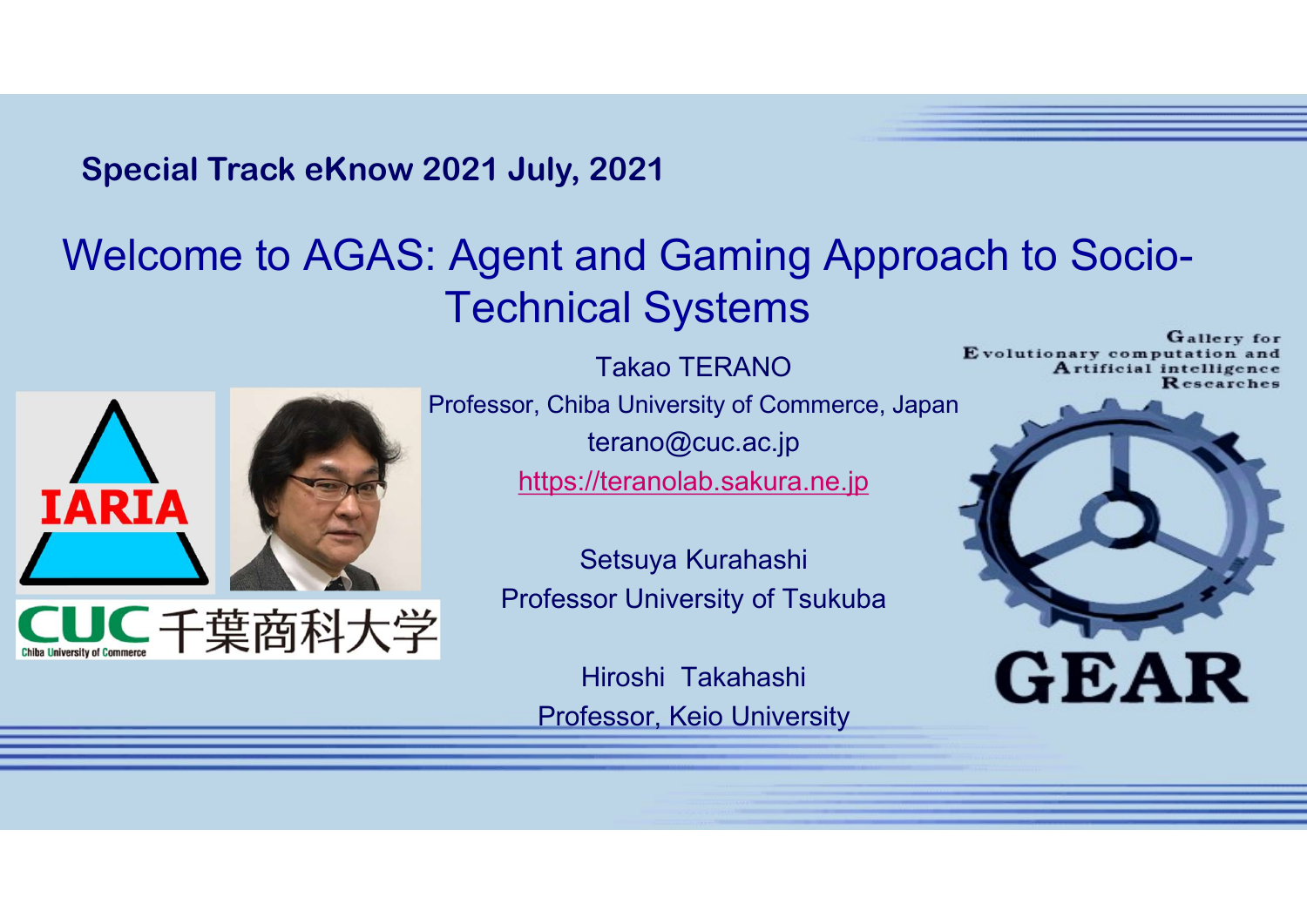## Objective of AGAS

- 
- Objective of AGAS<br>• Agent-Simulation: Tool to know could-be world.<br>• Gaming-Simulation: Language to Communicate the Fu • Gaming-Simulation: Tool to know could-be world.<br>• Gaming-Simulation: Language to Communicate the Future<br>• Socio-Technical System:
- 
- **CODENCIVE OF A<br>
 Agent-Simulation: Tool to know<br>
 Gaming-Simulation: Language<br>
 Socio-Technical System:<br>
 Social Systems Require Both Tec** Objective of AGAS<br>Agent-Simulation: Tool to know could-be world.<br>Chaming-Simulation: Language to Communicate the Future<br>Socio-Technical System:<br>- Social Systems Require Both Technology and Sociology are<br>- e.g. Pandemic Fin Necessary to Solve UDJECIIVE OT AGAS<br>Agent-Simulation: Tool to know could-be world.<br>Communicate the Future<br>Socio-Technical System:<br>- Social Systems Require Both Technology and Sociology are<br>Necessary to Solve<br>- e.g., Pandemic, Financial, Ene Nent-Simulation: Tool to know could-be world.<br>
Saming-Simulation: Language to Communicate the Future<br>
Socio-Technical System:<br>
- Social Systems Require Both Technology and Sociology are<br>
Necessary to Solve<br>
- e.g., Pandemi
	-
	- Science, and Machine Learning

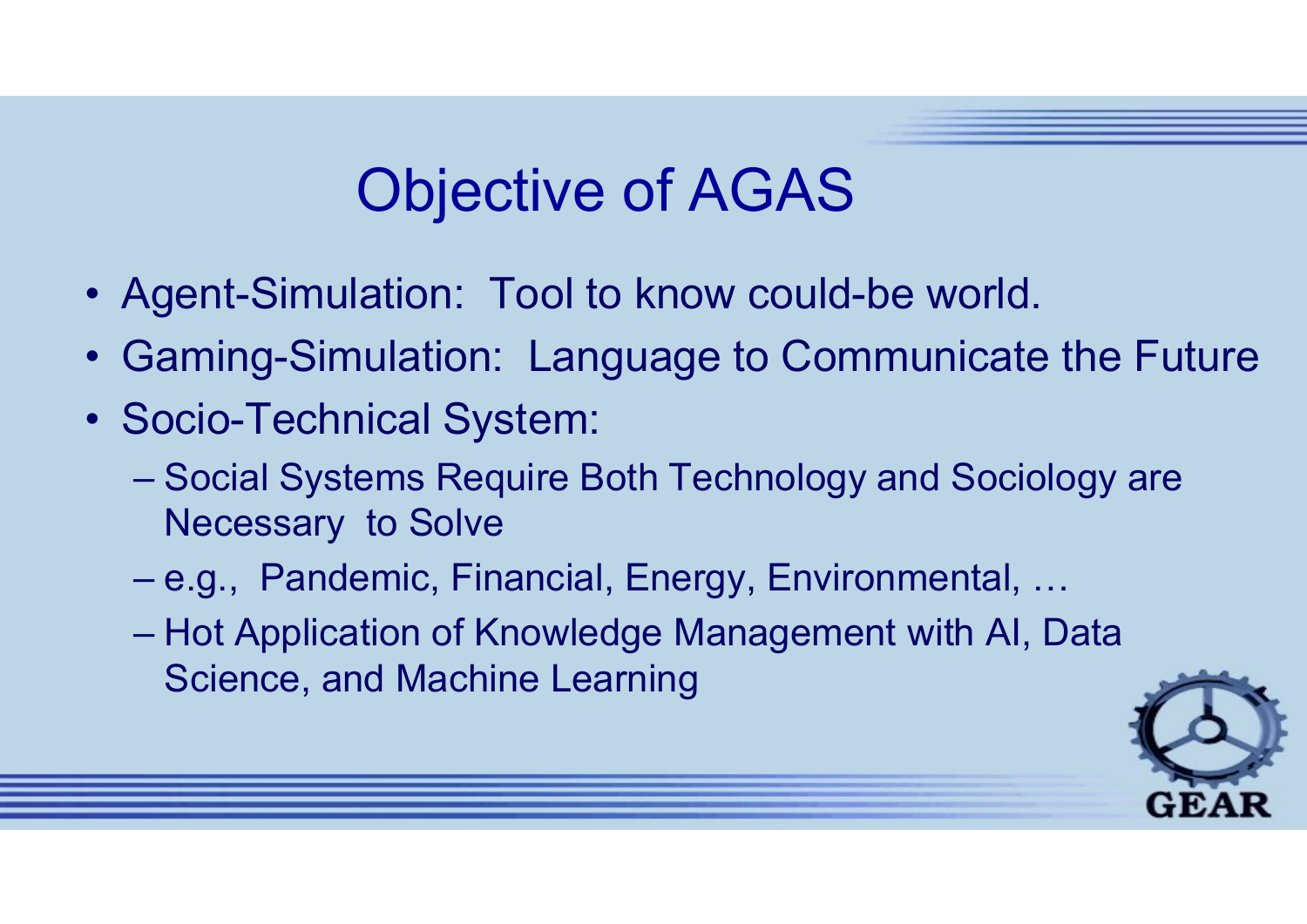### We must Establish ...

Integration of DM & ABM and Gaming as  $\bullet$ communication tools for decision making & **Knowledge Management** 

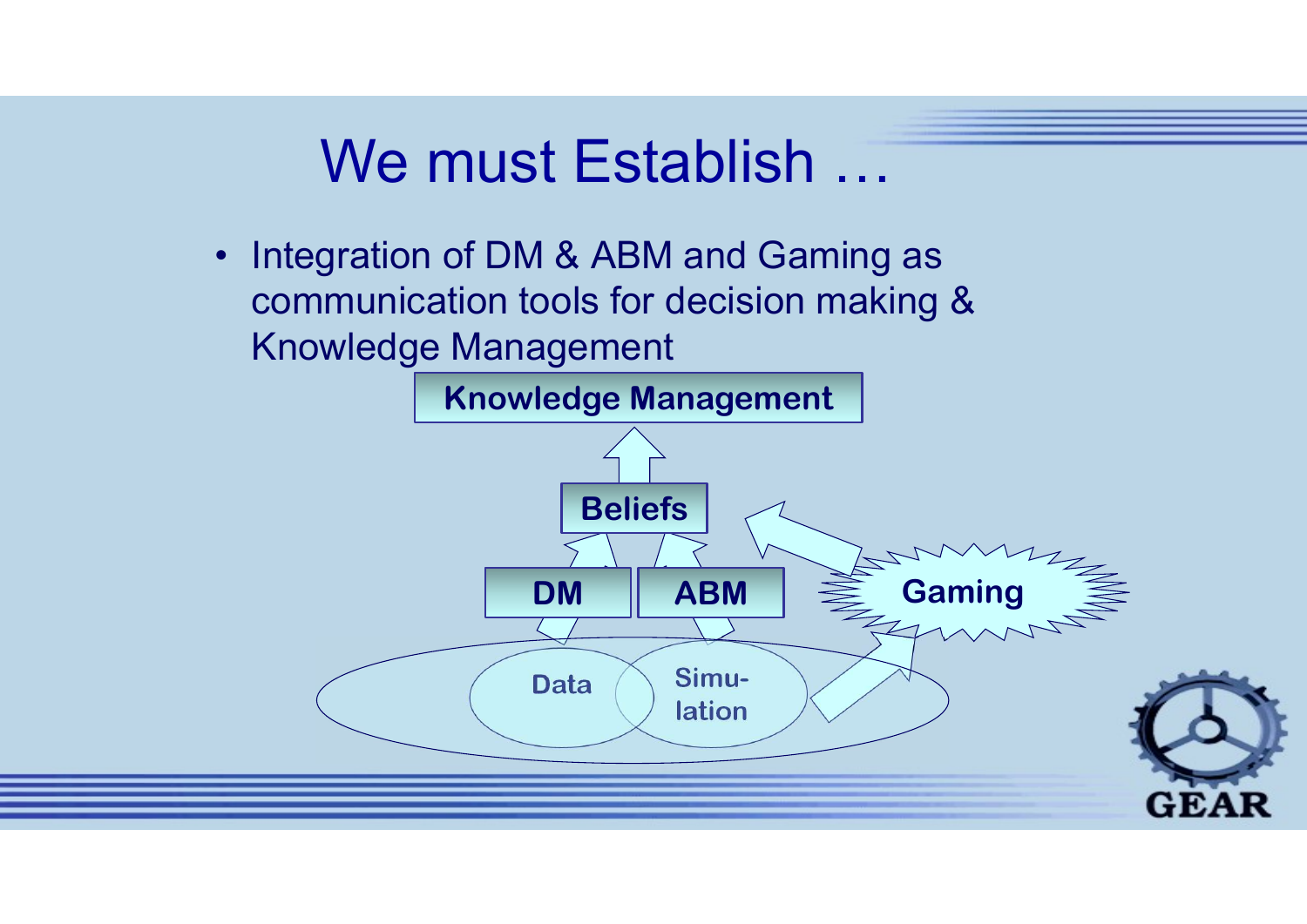#### General Architecture toward AGAS